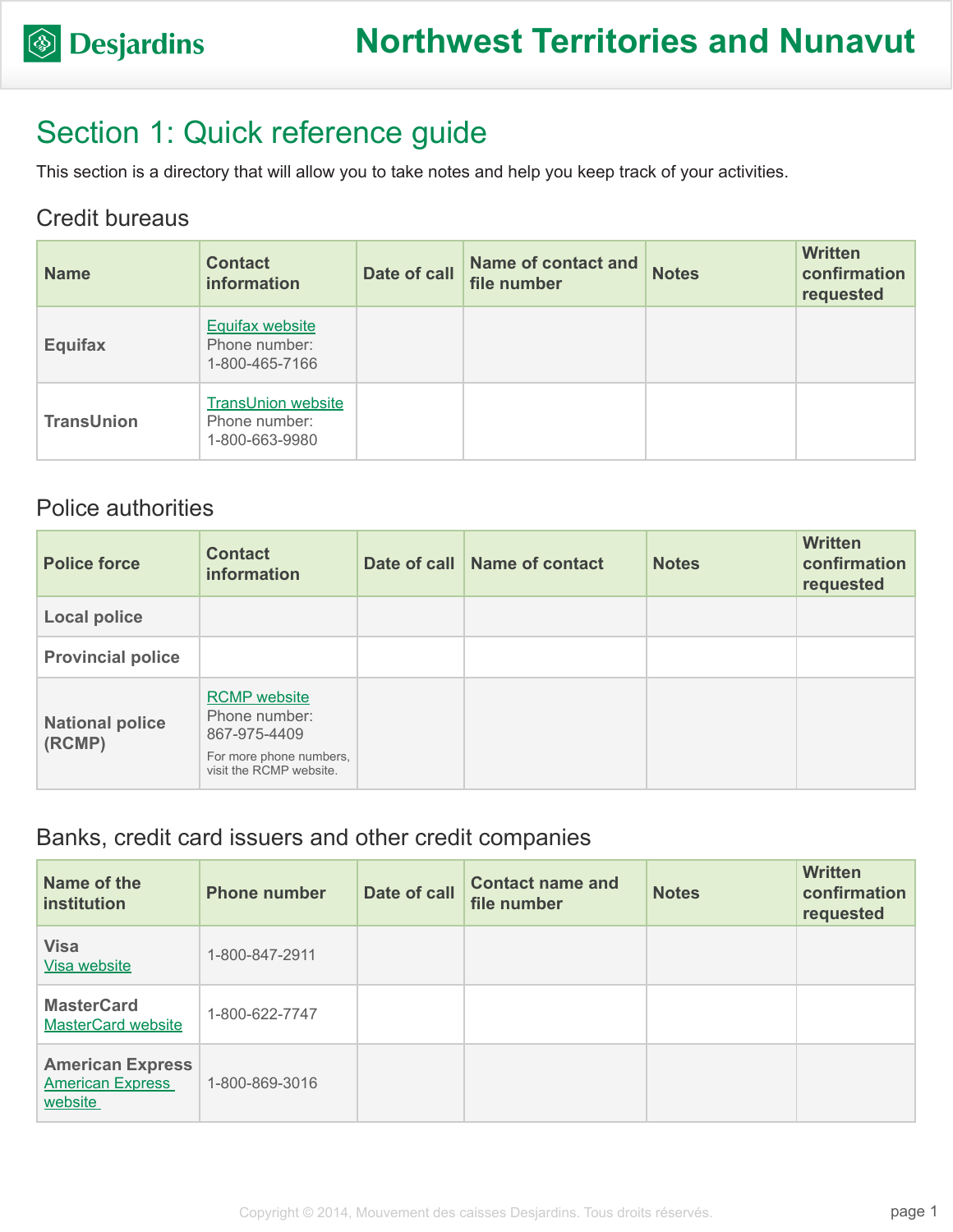

| Name of the<br><b>institution</b>                                                                                               | <b>Phone number</b> | Date of call | <b>Contact name and</b><br>file number | <b>Notes</b> | <b>Written</b><br>confirmation<br>requested |
|---------------------------------------------------------------------------------------------------------------------------------|---------------------|--------------|----------------------------------------|--------------|---------------------------------------------|
| <b>Canadian Bankers</b><br><b>Association -</b><br><b>List of banks</b><br>operating in<br>Canada<br><b>Association website</b> |                     |              |                                        |              |                                             |
| <b>Ombudsman for</b><br><b>Banking Services</b><br>and Investments<br>Ombudsman website                                         | 1-888-451-4519      |              |                                        |              |                                             |

### Other organizations that issue cards and licences

| Name of the<br>organization                                                                     | <b>Contact</b><br><b>information</b>                                                                                                             | Date of call | <b>Name of contact and</b><br>file number | <b>Notes</b> | <b>Written</b><br>confirmation<br>requested |
|-------------------------------------------------------------------------------------------------|--------------------------------------------------------------------------------------------------------------------------------------------------|--------------|-------------------------------------------|--------------|---------------------------------------------|
| <b>Employment</b><br>and Social<br><b>Development</b><br>Canada<br>(social insurance<br>number) | <b>ESDC</b> website<br>Phone number:<br>1-800-622-6232                                                                                           |              |                                           |              |                                             |
| <b>Passport Canada</b>                                                                          | <b>Passport Canada</b><br>website<br>Phone number:<br>1-800-567-6868<br>Calls outside<br>Canada and the<br>U.S.: 819-997-8338                    |              |                                           |              |                                             |
| <b>International</b><br>driver's licences<br>(issued by CAA)                                    | <b>CAA</b> website<br><b>Alberta Motor</b><br><b>Association (AMA)</b><br>Phone number:<br>1-800-222-6400                                        |              |                                           |              |                                             |
| Immigration<br>and Citizenship<br>Canada                                                        | Immigration and<br><b>Citizenship Canada</b><br>website<br>Phone number:<br>1-888-242-2100<br>For permanent<br>resident cards:<br>1-800-255-4541 |              |                                           |              |                                             |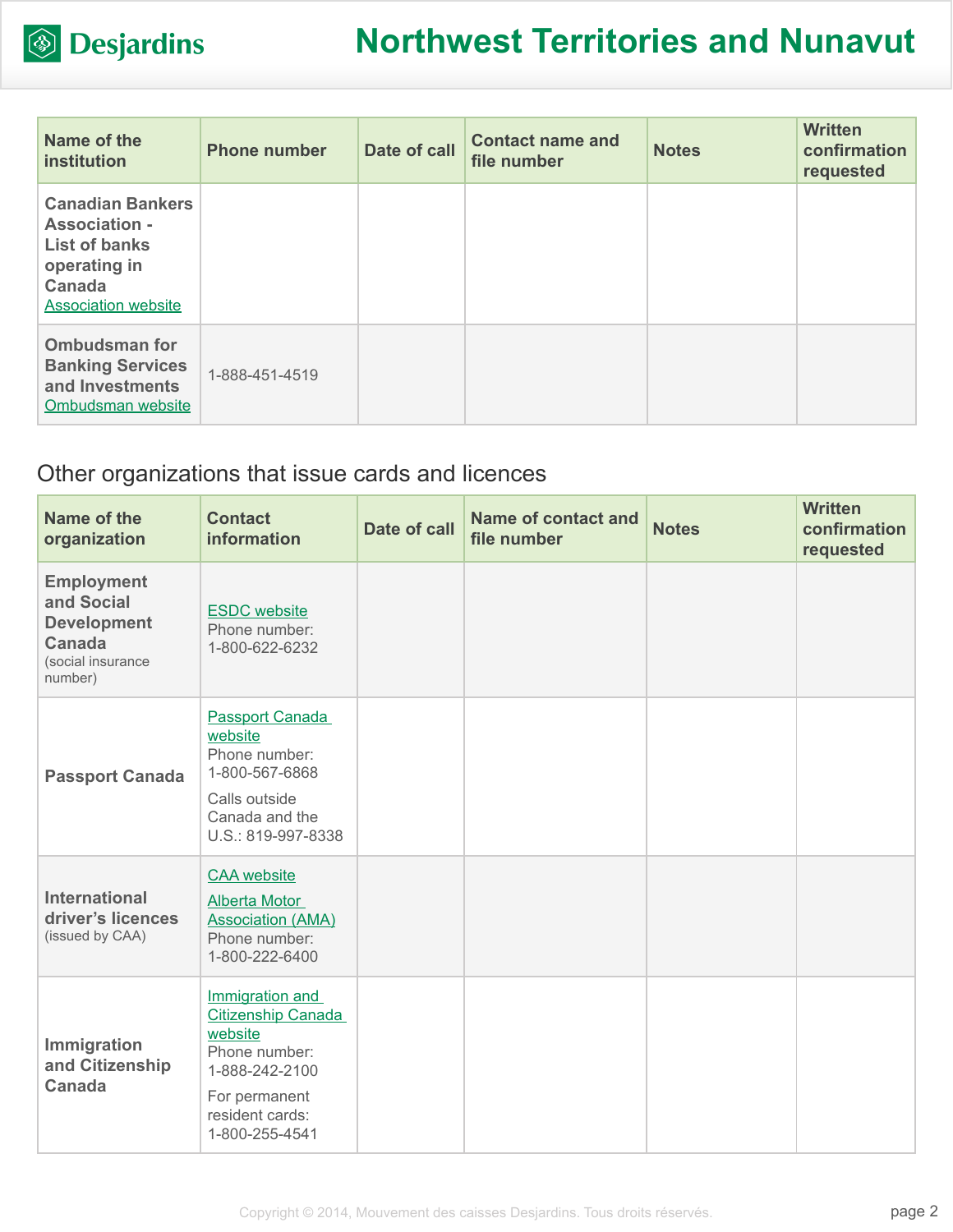

| Name of the<br>organization                                                                  | <b>Contact</b><br>information                          | Date of call | <b>Name of contact and</b><br>file number | <b>Notes</b> | <b>Written</b><br>confirmation<br>requested |
|----------------------------------------------------------------------------------------------|--------------------------------------------------------|--------------|-------------------------------------------|--------------|---------------------------------------------|
| <b>Employment</b><br>and Social<br><b>Development</b><br><b>Canada</b><br>(Old Age Security) | <b>ESDC</b> website<br>Phone number:<br>1-800-277-9915 |              |                                           |              |                                             |
| <b>Provincial health</b><br>card                                                             |                                                        |              |                                           |              |                                             |
| <b>Hospital cards</b>                                                                        |                                                        |              |                                           |              |                                             |
| <b>Other licensing</b><br>agencies                                                           |                                                        |              |                                           |              |                                             |
| Vital statistics,<br>birth, marriage<br>and death<br>certificates                            |                                                        |              |                                           |              |                                             |
| <b>Membership</b><br>cards<br>(sports clubs,<br>gyms, professional<br>associations, etc.)    |                                                        |              |                                           |              |                                             |

### Organizations that provide information and assistance

| Name of the<br>organization                                            | <b>Contact</b><br><i>information</i>                                                       | Date of call | <b>Name of contact and</b><br>file number | <b>Notes</b> | <b>Written</b><br>confirmation<br>requested |
|------------------------------------------------------------------------|--------------------------------------------------------------------------------------------|--------------|-------------------------------------------|--------------|---------------------------------------------|
| <b>Canadian Anti-</b><br><b>Fraud Centre</b>                           | <b>Canadian Anti-Fraud</b><br>Centre website<br>Phone number:<br>1-888-495-8501            |              |                                           |              |                                             |
| <b>Competition</b><br><b>Bureau</b>                                    | <b>Competition Bureau</b><br>website<br>Phone number:<br>819-997-4282 or<br>1-800-348-5358 |              |                                           |              |                                             |
| <b>Canadian</b><br><b>Council of Better</b><br><b>Business Bureaus</b> | <b>BBB</b> website<br>Phone number:<br>613-789-5151 or<br>416-644-4936                     |              |                                           |              |                                             |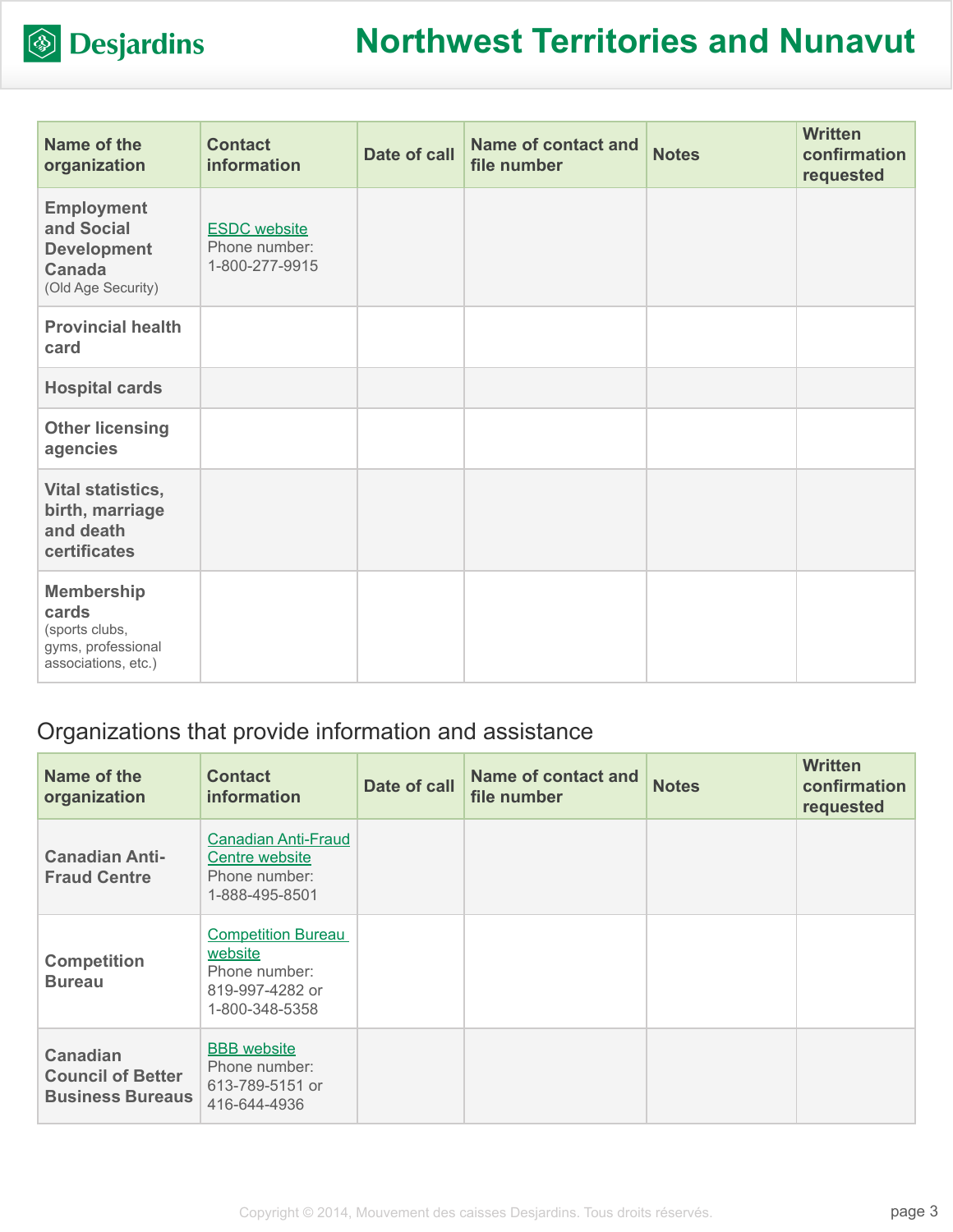## Section 2: Directory of organizations that can help you

List of organizations you should contact if you discover or suspect you are the victim of identity theft. It will help you keep track of your activities and take action to minimize damages and restore your identity.

### National resources

#### Credit bureaus

| Name of the<br>organization | Name of the organization                                  | <b>Description</b>                                                                                                                                                               |
|-----------------------------|-----------------------------------------------------------|----------------------------------------------------------------------------------------------------------------------------------------------------------------------------------|
| <b>Equifax</b>              | Equifax website<br>Phone number: 1-800-465-7166           | To get a copy of your credit report, request corrections when<br>necessary and put a fraud alert on your file.<br>Please note that this alert will be valid for a 6 year period. |
| <b>TransUnion</b>           | <b>TransUnion website</b><br>Phone number: 1-800-663-9980 | To get a copy of your credit report, request corrections when<br>necessary and put a fraud alert on your file.<br>Please note that this alert will be valid for a 6 year period. |

#### Identity theft prevention organizations

| Name of the<br>organization                                            | <b>Contact information</b>                                                                                  | <b>Description</b>                                                           |
|------------------------------------------------------------------------|-------------------------------------------------------------------------------------------------------------|------------------------------------------------------------------------------|
| <b>Canadian Anti-</b><br><b>Fraud Centre</b>                           | <b>Canadian Anti-Fraud Centre</b><br>website<br>Phone number:<br>1-888-495-8501 or 1-705-495-8501           | To report telemarketing, Internet (email) or any type of financial<br>fraud. |
| <b>Canadian Health</b><br><b>Care Anti-Fraud</b><br><b>Association</b> | <b>CHCAFA</b> website<br>Phone number:<br>416-593-2633 or 1-866-962-4222                                    | To report health care fraud.                                                 |
| <b>RCMP's Scams</b><br>and Fraud section                               | <b>RCMP</b> website<br>Phone number: 867-669-5100<br>For more telephone numbers, visit the RCMP<br>website. | To report cases of fraud that did not occur online.                          |

#### Government agencies

| Name of the<br>organization                                     | <b>Contact information</b>                          | <b>Description</b>                                                                                                                                                                                                                                   |
|-----------------------------------------------------------------|-----------------------------------------------------|------------------------------------------------------------------------------------------------------------------------------------------------------------------------------------------------------------------------------------------------------|
| <b>Employment</b><br>and Social<br><b>Development</b><br>Canada | <b>ESDC</b> website<br>Phone number: 1-800-622-6232 | To report that your social insurance number is being used<br>fraudulently and to request that it be destroyed and new one<br>issued.<br>Please note that if a new SIN is requested, you will be<br>responsible for 2 SINs for the rest of your life. |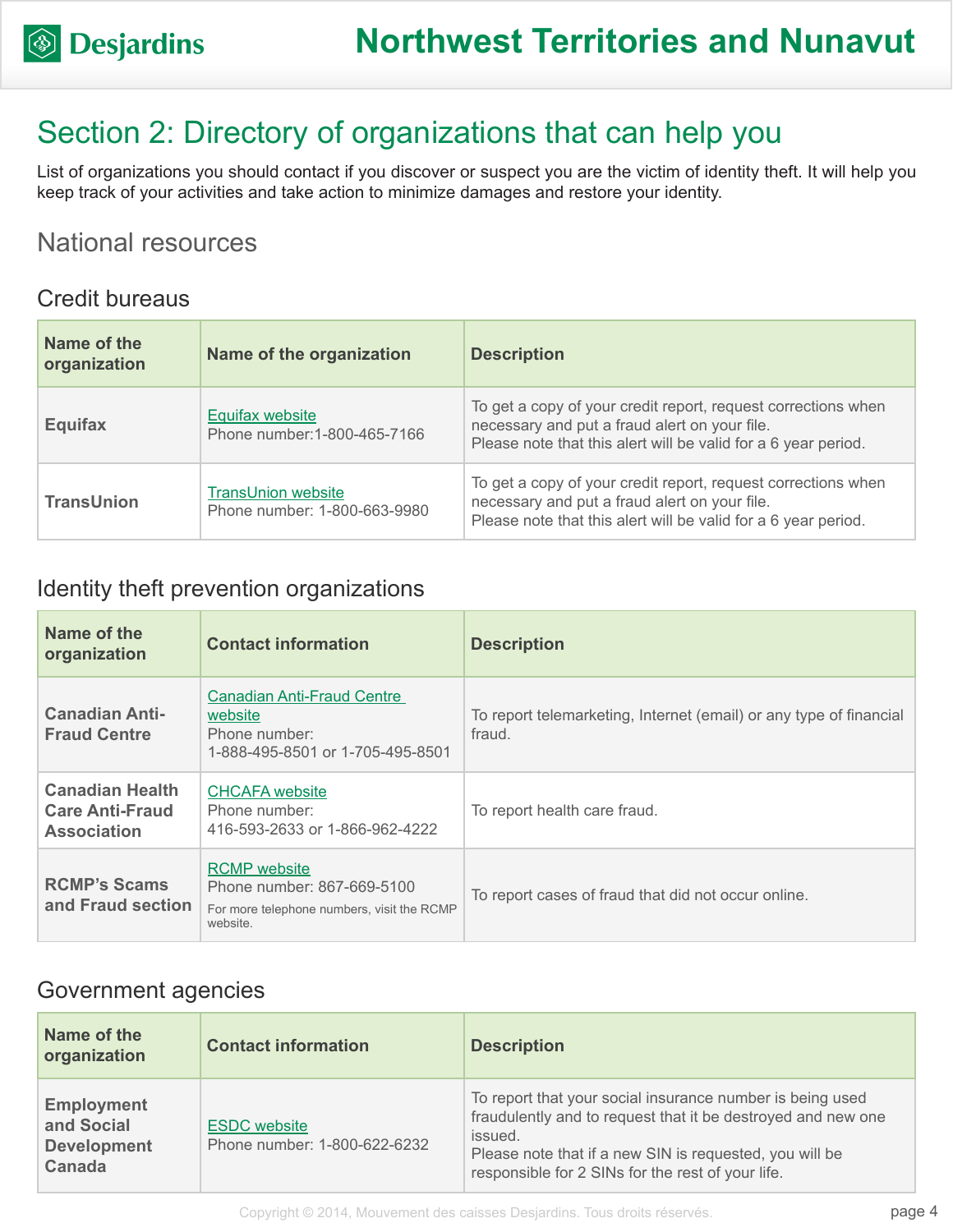

| Name of the<br>organization                                                           | <b>Contact information</b>                                                                                                               | <b>Description</b>                                                                                                                                                                      |
|---------------------------------------------------------------------------------------|------------------------------------------------------------------------------------------------------------------------------------------|-----------------------------------------------------------------------------------------------------------------------------------------------------------------------------------------|
| <b>Passport Canada</b>                                                                | <b>Passport Canada</b><br>Phone number: 1-800-567-6868<br>Calls outside Canada and the U.S.:<br>819-997-8338                             | To report that your passport is perhaps being used fraudulently<br>and to request a new one, where applicable.                                                                          |
| <b>Immigration</b><br>and Citizenship<br><b>Canada</b>                                | <b>Immigration and Citizenship</b><br>Canada website<br>Phone number: 1-888-242-2100<br>For a permanent resident card:<br>1-800-255-4541 | To report that your proof of citizenship or landed immigrant card<br>are perhaps being used fraudulently and to request that it be<br>destroyed and a new one issued, where applicable. |
| <b>Employment</b><br>and Social<br><b>Development</b><br>Canada<br>(Old Age Security) | <b>ESDC</b> website<br>Phone number: 1-800-277-9914                                                                                      | To report that your identity is perhaps being used to receive<br>OAS cheques fraudulently.                                                                                              |
| <b>Canada Revenue</b><br><b>Agency</b>                                                | Canada Revenue Agency website<br>Phone number: 1-800-267-6999 or<br>1-888-892-5667                                                       | To check whether a charity is registered.                                                                                                                                               |
| <b>RCMP</b><br>(Canadian Firearms<br>Program)                                         | <b>RCMP</b> website<br>Phone number:<br>613-993-7267 or 1-800-731-4000                                                                   | To get a new firearm permit.                                                                                                                                                            |

### Other agencies

| Name of the organization                                                                                             | <b>Contact information</b>                                                                                                  |
|----------------------------------------------------------------------------------------------------------------------|-----------------------------------------------------------------------------------------------------------------------------|
| <b>Office of the Privacy Commissioner of Canada</b>                                                                  | Commissioner's website<br>Phone number: 613-947-1698 or 1-800-282-1376                                                      |
| <b>Canadian Bankers Association</b><br>To consult the Canadian Code of Practice for Consumer Debit<br>Card Services. | <b>Association website</b><br>Phone numbers:<br>Head office: 416-362-6092<br>Montreal: 514-840-8747<br>Ottawa: 613-234-4431 |
| <b>Consumer's Association of Canada</b>                                                                              | <b>Association website</b><br>Phone number: 613-238-2533                                                                    |
| <b>Canadian Council of Better Business Bureaus</b>                                                                   | <b>BBB</b> website<br>Phone number:<br>613-789-5151 or 416-644-4936                                                         |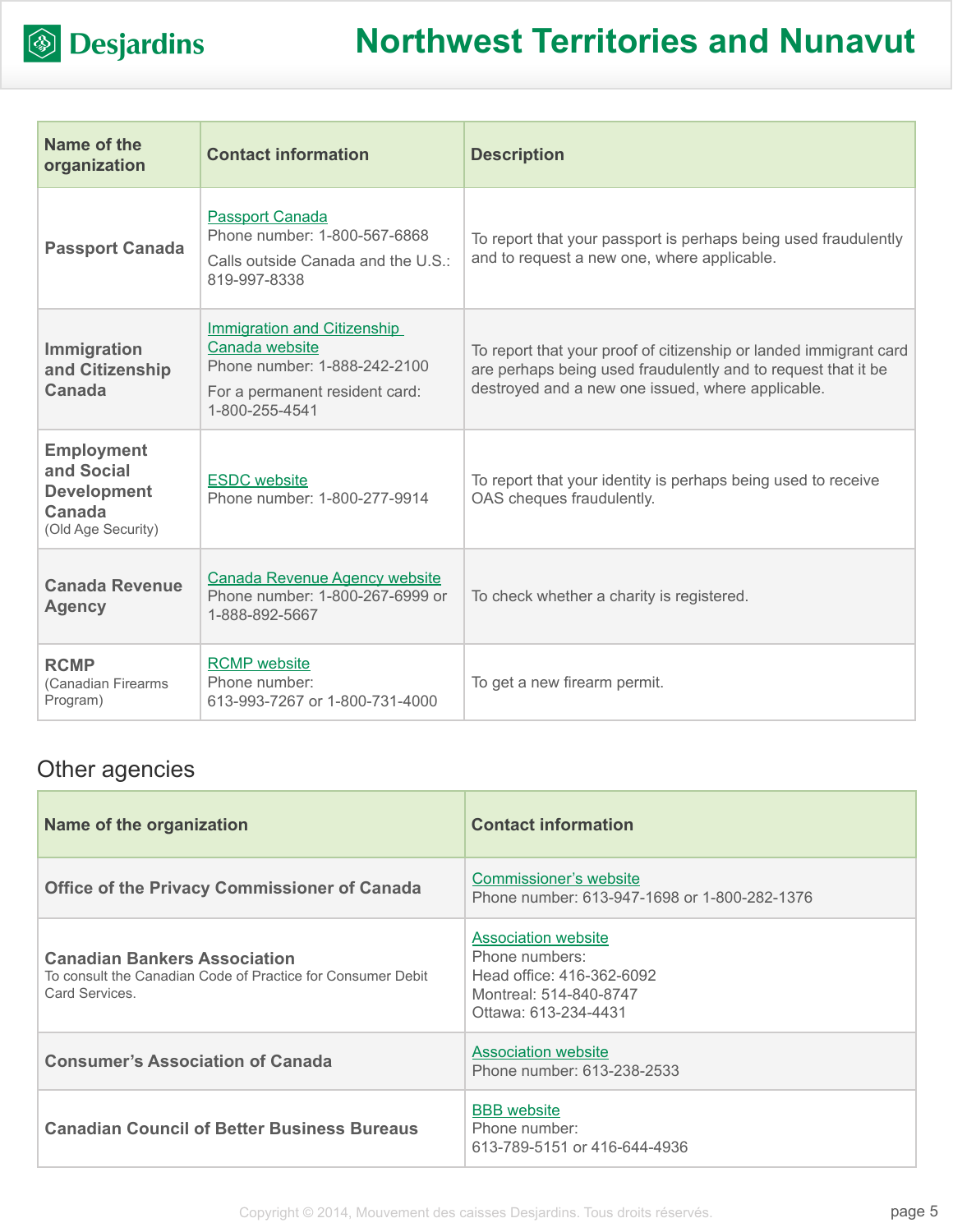

| Name of the organization               | <b>Contact information</b>                                                                                                                         |
|----------------------------------------|----------------------------------------------------------------------------------------------------------------------------------------------------|
| <b>Retail Council of Canada</b>        | <b>RCC</b> website<br>Phone number: 1-888-373-8245<br>Grocery Division - Primary: 1-888-373-8245                                                   |
| <b>Credit Counselling Canada</b>       | <b>Credit Counselling Canada website</b><br>Phone number: 1-888-527-8999<br>Credit Counselling Services of Atlantic Canada Inc.:<br>1-888-753-2227 |
| <b>Public Interest Advocacy Centre</b> | <b>PIAC</b> website<br>Phone number: 613-562-4002                                                                                                  |
| <b>Interac Association</b>             | Interac website<br>Phone number: 416-632-8550 or 1-855-789-2979                                                                                    |
| <b>Consumer Measures Committee</b>     | Committee website<br>Fax number: 613-952-6927                                                                                                      |

### Provincial resources

| Name of the<br>organization                                                                                     | <b>Contact information</b>                                                              | <b>Description</b>                    |
|-----------------------------------------------------------------------------------------------------------------|-----------------------------------------------------------------------------------------|---------------------------------------|
| <b>Northwest</b><br><b>Territories -</b><br><b>Transportation</b>                                               | <b>Northwest Territories website</b><br>Phone number: 867-873-7406 or<br>1-888-803-8773 | Driver's licence and registration     |
| <b>Northwest</b><br><b>Territories -</b><br><b>Health and Social</b><br><b>Services</b>                         | Northwest Territories website<br>Phone number: 867-920-3367                             | Health and health insurance card      |
| <b>Northwest</b><br>Territories -<br><b>Health &amp; Social</b><br><b>Services (Vital</b><br><b>Statistics)</b> | Northwest Territories website<br>Phone number: 867-777-7420 or<br>1-800-661-0830        | Birth, marriage and death certificate |